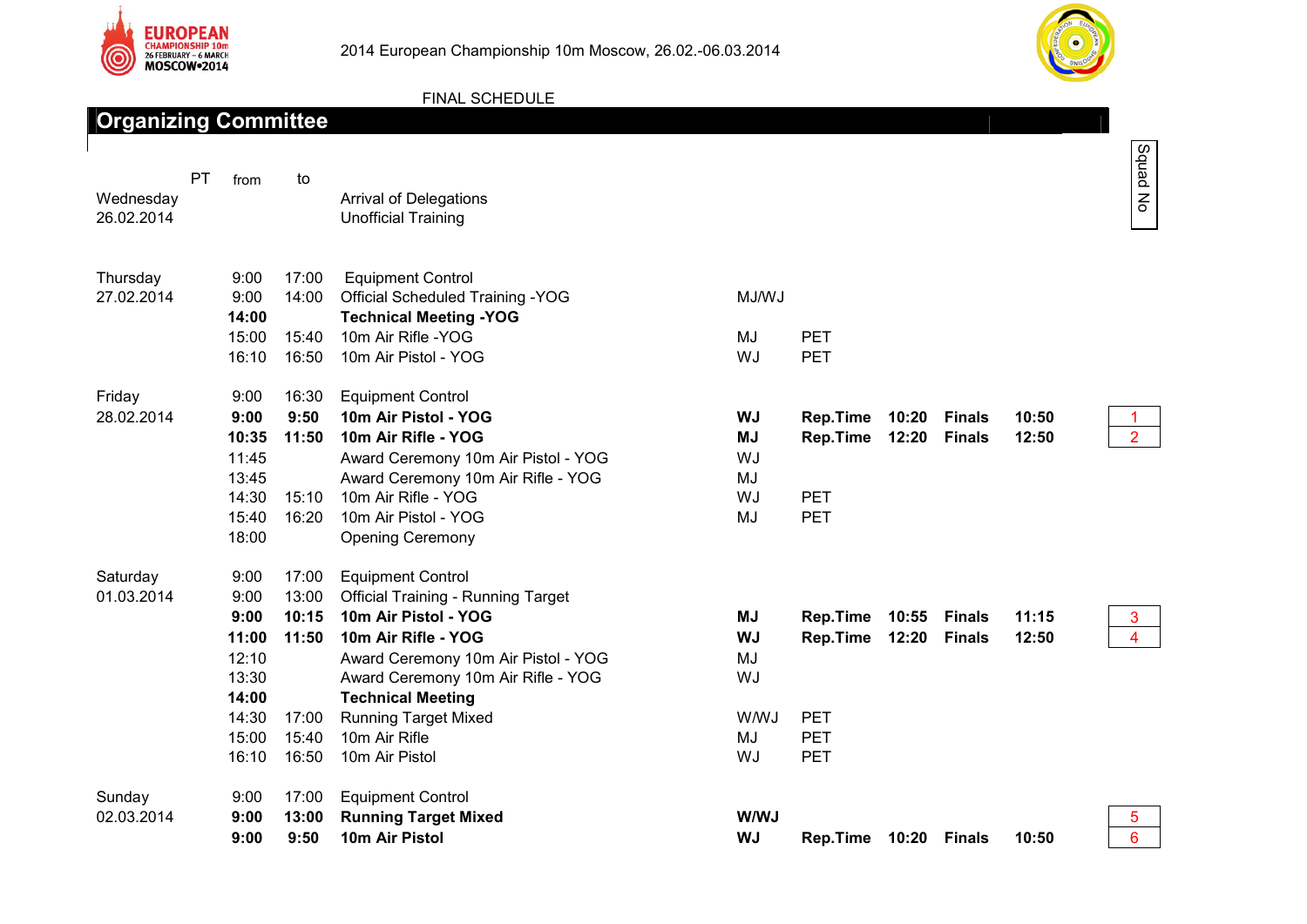|            | 10:35                            | 11:50 | 10m Air Rifle                                                                               | <b>MJ</b>   | Rep.Time              | 12:20 | <b>Finals</b> | 12:50 | $\overline{7}$  |
|------------|----------------------------------|-------|---------------------------------------------------------------------------------------------|-------------|-----------------------|-------|---------------|-------|-----------------|
|            | 11:45                            |       | Award Ceremony 10m Air Pistol                                                               | WJ          |                       |       |               |       |                 |
|            | 13:00                            | 13:40 | 10m Air Pistol                                                                              | MJ          | <b>PET</b>            |       |               |       |                 |
|            | 13:45                            |       | Award Ceremony Air Rifle                                                                    | MJ          |                       |       |               |       |                 |
|            | 14:00                            |       | Award Ceremony Running Target                                                               | <b>W/WJ</b> |                       |       |               |       |                 |
|            | 14:10                            | 14:50 | 10m Air Rifle                                                                               | WJ          | <b>PET</b>            |       |               |       |                 |
|            | 14:30                            | 17:00 | <b>Running Target Mixed</b>                                                                 | M/MJ        | <b>PET</b>            |       |               |       |                 |
|            | 15:30<br>18:30<br>Air 50, Pistol |       |                                                                                             | M/W/MJ/WJ   |                       |       |               |       | 8               |
|            | 18:30                            |       | Award Ceremony Air 50                                                                       | M/W/MJ/WJ   |                       |       |               |       |                 |
| Monday     | 9:00                             | 17:00 | <b>Equipment Control</b>                                                                    |             |                       |       |               |       |                 |
| 03.03.2014 | 9:00                             | 9:50  | 10m Air Rifle                                                                               | WJ          | Rep.Time              | 10:20 | <b>Finals</b> | 10:50 | 9               |
|            | 9:00                             | 15:00 | <b>Running Target Mixed</b>                                                                 | M/MJ        |                       |       |               |       | 10              |
|            | 10:35                            | 11:50 | 10m Air Pistol                                                                              | MJ          | Rep.Time 12:20 Finals |       |               | 12:50 | 11              |
|            | 11:45                            |       | Award Ceremony 10m Air Rifle                                                                | WJ          |                       |       |               |       |                 |
|            | 13:00                            | 13:40 | 10m Air Rifle                                                                               | M           | PET                   |       |               |       |                 |
|            | 13:45                            |       | Award Ceremony 10m Air Pistol                                                               | MJ          |                       |       |               |       |                 |
|            | 14:10                            | 14:50 | 10m Air Pistol                                                                              | W           | <b>PET</b>            |       |               |       |                 |
|            | 15:30                            | 17:00 | <b>Running Target</b>                                                                       | <b>W/WJ</b> | <b>PET</b>            |       |               |       |                 |
|            | 15:45                            |       | Award Ceremony Running Target                                                               | M/MJ        |                       |       |               |       |                 |
|            | 17:00                            | 18:30 | <b>Running Target</b>                                                                       | M/MJ        | <b>PET</b>            |       |               |       |                 |
| Tuesday    | 9:00                             | 17:00 | <b>Equipment Control</b>                                                                    |             |                       |       |               |       |                 |
| 04.03.2014 | 9:00                             | 9:50  | 10m Air Pistol                                                                              | W           | <b>Rep.Time</b>       | 10:20 | <b>Finals</b> | 10:50 | 12 <sub>2</sub> |
|            | 9:00                             | 10:30 | Running Target - slow                                                                       | <b>W/WJ</b> |                       |       |               |       |                 |
|            | 10:35                            | 11:50 | 10m Air Rifle                                                                               | M           | Rep.Time 12:20 Finals |       |               | 12:50 | 13              |
|            | 11:00                            | 13:00 | Running Target - slow                                                                       | M/MJ        |                       |       |               |       |                 |
|            | 11:45                            |       | Award Ceremony 10m Air Pistol                                                               | W           |                       |       |               |       |                 |
|            | 13:00                            | 13.40 | 10m Air Rifle                                                                               | W           | <b>PET</b>            |       |               |       |                 |
|            | 13:45                            |       | Award Ceremony 10m Air Rifle                                                                | M           |                       |       |               |       |                 |
|            | 14:10                            | 14.50 | 10m Air Pistol                                                                              | M           | PET                   |       |               |       |                 |
|            | 14:30                            | 15:30 | <b>Running Target - fast</b>                                                                | W/WJ        | <b>Medal Match</b>    |       | 16:30         |       | 14              |
|            | 15:30                            | 18:30 | Air 50, Rifle                                                                               | M/W/MJ/WJ   |                       |       |               |       | 15              |
|            | 18:15                            |       | Award Ceremony Running Target                                                               | W/WJ        |                       |       |               |       |                 |
|            | 18:30                            |       | Award Ceremony Air 50                                                                       | M/W/MJ/WJ   |                       |       |               |       |                 |
| Wednesday  | 9:00                             | 13:00 | <b>Equipment Control</b>                                                                    |             |                       |       |               |       |                 |
| 05.03.2014 | 9:00                             | 10:15 | 10m Air Pistol                                                                              | M           | Rep.Time 10:45        |       | <b>Finals</b> | 11:15 | 16              |
|            | 9:00                             | 11:00 | <b>Running Target - fast</b>                                                                | <b>M/MJ</b> | <b>Medal Match</b>    |       |               | 12:30 | 17              |
|            | 11:00                            | 11:50 | 10m Air Rifle                                                                               | W           | Rep.Time 12:20 Finals |       |               | 12:50 | 18              |
|            | 14:00                            |       | Closing Ceremony, Award Cermonies:<br>10m Air Pistol, 10m Air Rifle, and 10m Running Target |             |                       |       |               |       |                 |